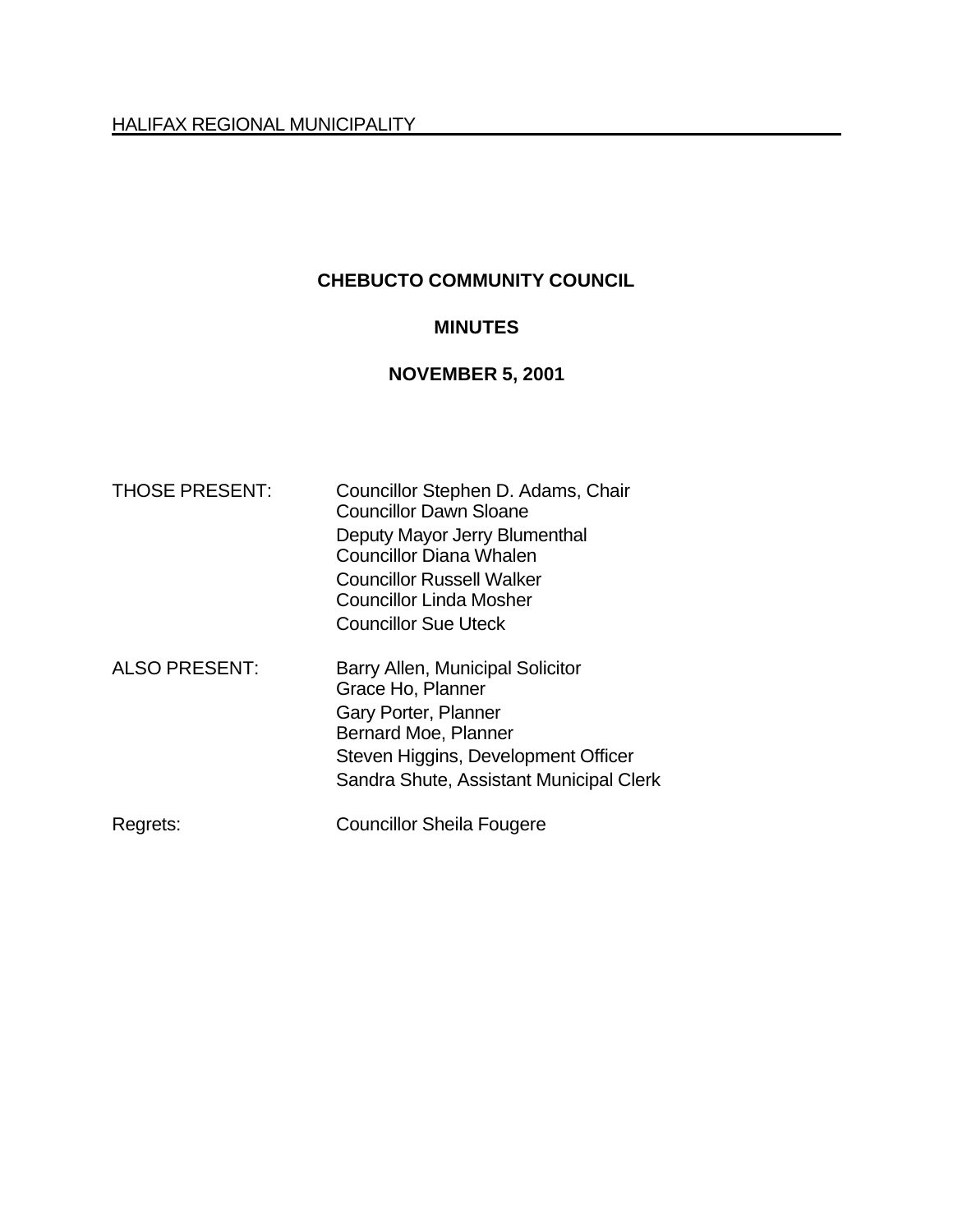### **TABLE OF CONTENTS**

| 1. |                                            |                                                                                                                                 |  |
|----|--------------------------------------------|---------------------------------------------------------------------------------------------------------------------------------|--|
| 2. |                                            |                                                                                                                                 |  |
| 3. | <b>Approval of Minutes</b>                 |                                                                                                                                 |  |
|    | 3.1<br>3.2<br>3.3                          | Special Council Session - September 18, 2001  4                                                                                 |  |
| 4. |                                            | Approval of the Order of Business and Approval of Additions and Deletions  4                                                    |  |
| 5. | <b>Business Arising Out of the Minutes</b> |                                                                                                                                 |  |
|    | 5.1                                        | <b>Status Sheet Items</b>                                                                                                       |  |
|    |                                            | 5.1.1<br>5.1.2<br>Possibility of Zoning CN and DND Lands Residential<br>5.1.3                                                   |  |
|    |                                            |                                                                                                                                 |  |
| 6. |                                            |                                                                                                                                 |  |
| 7. |                                            |                                                                                                                                 |  |
| 8. |                                            |                                                                                                                                 |  |
| 9. | <b>Public Hearings</b>                     |                                                                                                                                 |  |
|    | 9.1                                        | Case 00357 - Application for an Amendment to the Existing<br>Development Agreement for a Renovation and an Addition             |  |
|    | 9.2                                        | to the Existing House and Day Care at 9 Tremont Drive, Halifax  6<br>Appeal of the Development Officer's Decision to Approve an |  |
|    | 9.3                                        | Application for a Variance - 3217-19 Connolly Street, Halifax  6<br>Appeal of the Development Officer's Decision to Refuse an   |  |
|    |                                            |                                                                                                                                 |  |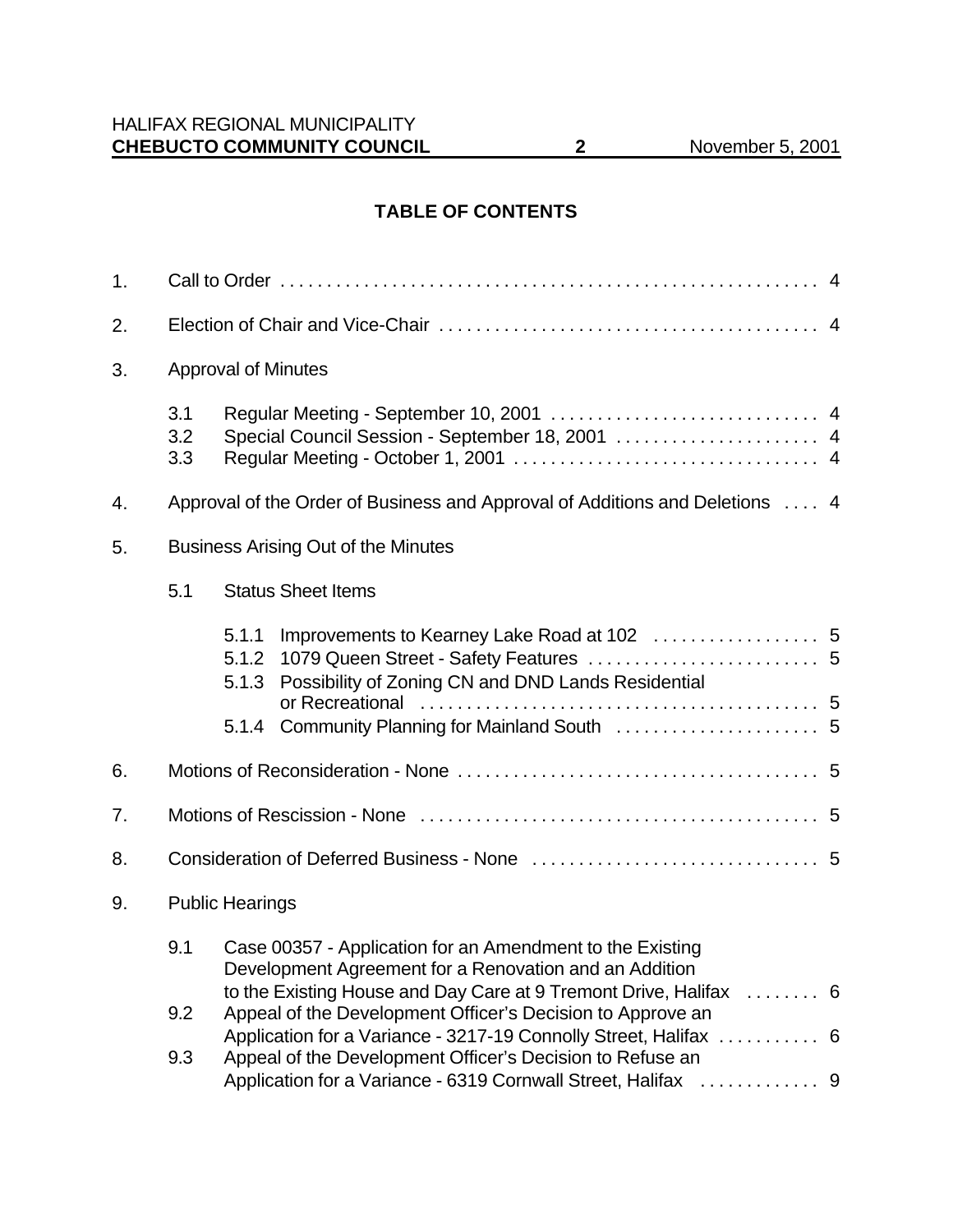|     |                                      | <b>HALIFAX REGIONAL MUNICIPALITY</b><br><b>CHEBUCTO COMMUNITY COUNCIL</b>                                                                                                                  | $\mathbf{3}$ | November 5, 2001 |
|-----|--------------------------------------|--------------------------------------------------------------------------------------------------------------------------------------------------------------------------------------------|--------------|------------------|
| 10. |                                      | Correspondence, Petitions and Delegations - None  10                                                                                                                                       |              |                  |
| 11. | Reports                              |                                                                                                                                                                                            |              |                  |
|     | 11.1                                 | Case 00356 - Amendments to the Stage I and II Development<br>Agreements for Langbrae Gardens Subdivision, Phase 2D  10                                                                     |              |                  |
|     | 11.2                                 | Case 00380 - Application to Discharge a Stage II Development<br>Agreement for an Office Building and enter into a new Stage II<br>Development Agreement to permit a Multiple Dwelling Unit |              |                  |
|     | 11.3                                 | Residential Building on Block BC-1, Clayton Park West  10<br>Case 00318 - Request for an Amendment to the Halifax<br>Municipal Planning Strategy and Land Use By-law and                   |              |                  |
|     |                                      | Development Agreement - Robie/Cunard/West Street                                                                                                                                           |              | 12               |
| 12. |                                      | Motions - None experiences in the control of the control of the Motions - None experience in the Motions - 16                                                                              |              |                  |
| 13. |                                      | <b>Added Items</b>                                                                                                                                                                         |              |                  |
|     | 13.1<br>13.2<br>13.3<br>13.4<br>13.5 | Extending Public Participation - District 16  16                                                                                                                                           |              |                  |
| 14. |                                      |                                                                                                                                                                                            |              |                  |
| 15. |                                      |                                                                                                                                                                                            |              |                  |
| 16. |                                      |                                                                                                                                                                                            |              | 19               |
| 17. |                                      |                                                                                                                                                                                            |              |                  |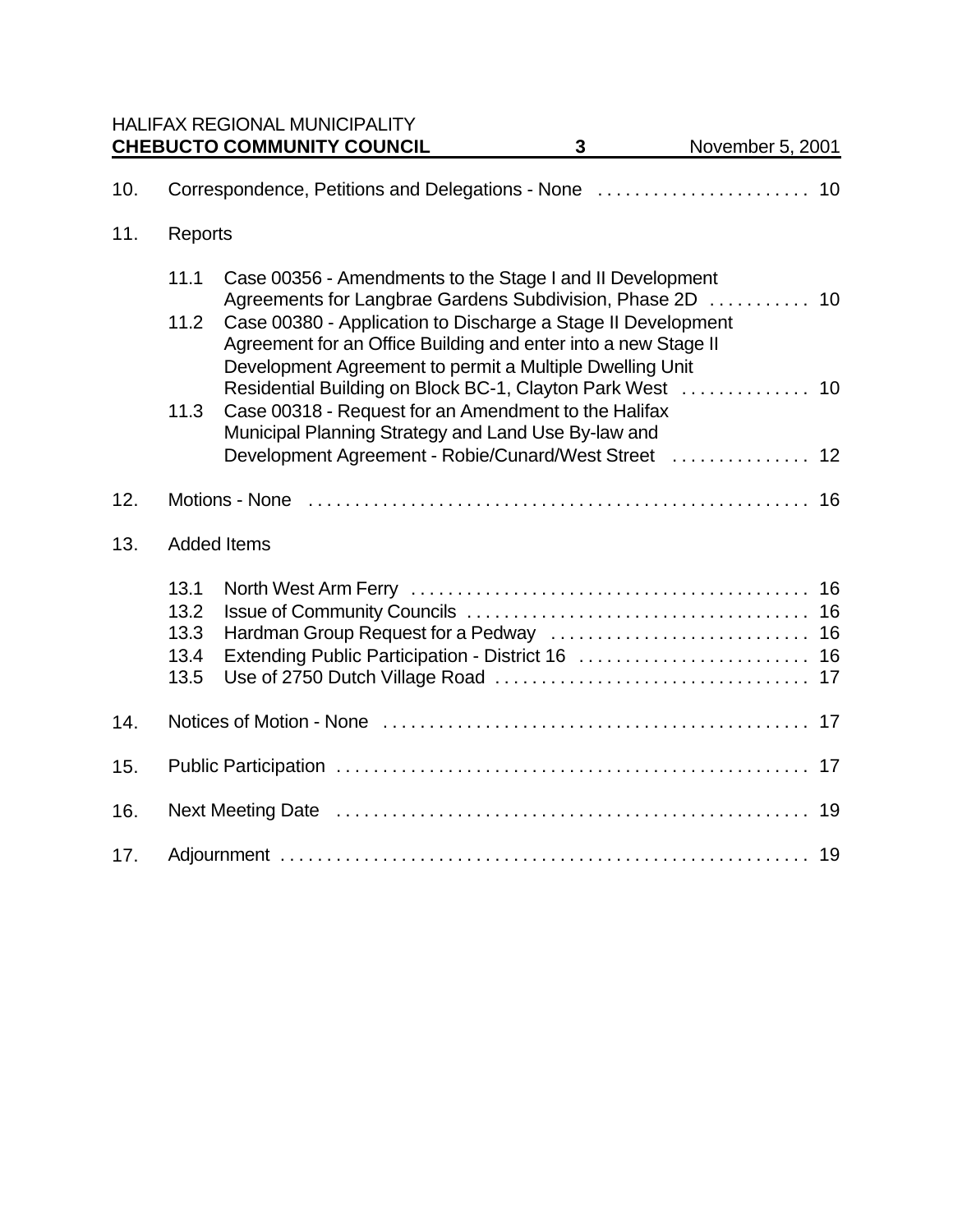# 1. **CALL TO ORDER**

The meeting was called to order at 7:00 p.m. in the Council Chambers at 2750 Dutch Village Road, Halifax.

### 2. **ELECTION OF CHAIR AND VICE-CHAIR**

**MOVED by Deputy Mayor Blumenthal, seconded by Councillor Walker to defer this matter for a month. MOTION PUT AND PASSED.**

### 3. **APPROVAL OF MINUTES**

3.1 **Regular Meeting - September 10, 2001**

**MOVED by Councillor Sloane, seconded by Councillor Whalen to approve the Minutes of meeting held on September 10, 2001 as circulated. MOTION PUT AND PASSED.**

3.2 **Special Council Session - September 18, 2001**

**MOVED by Councillor Sloane, seconded by Councillor Whalen to approve the Minutes of Special Council Session held on September 18, 2001 as circulated. MOTION PUT AND PASSED.**

3.3 **Regular Meeting - October 1, 2001**

**MOVED by Councillor Sloane, seconded by Councillor Whalen to approve the Minutes of meeting held on October 1, 2001 as circulated. MOTION PUT AND PASSED.**

### 4. **APPROVAL OF THE ORDER OF BUSINESS AND APPROVAL OF ADDITIONS AND DELETIONS**

Added Items: Councillor Mosher - North West Arm Ferry Issue of Community Councils Hardman Group request for pedway Councillor Whalen - Extending Public Participation in District 16 Councillor Walker - Use of 2750 Dutch Village Road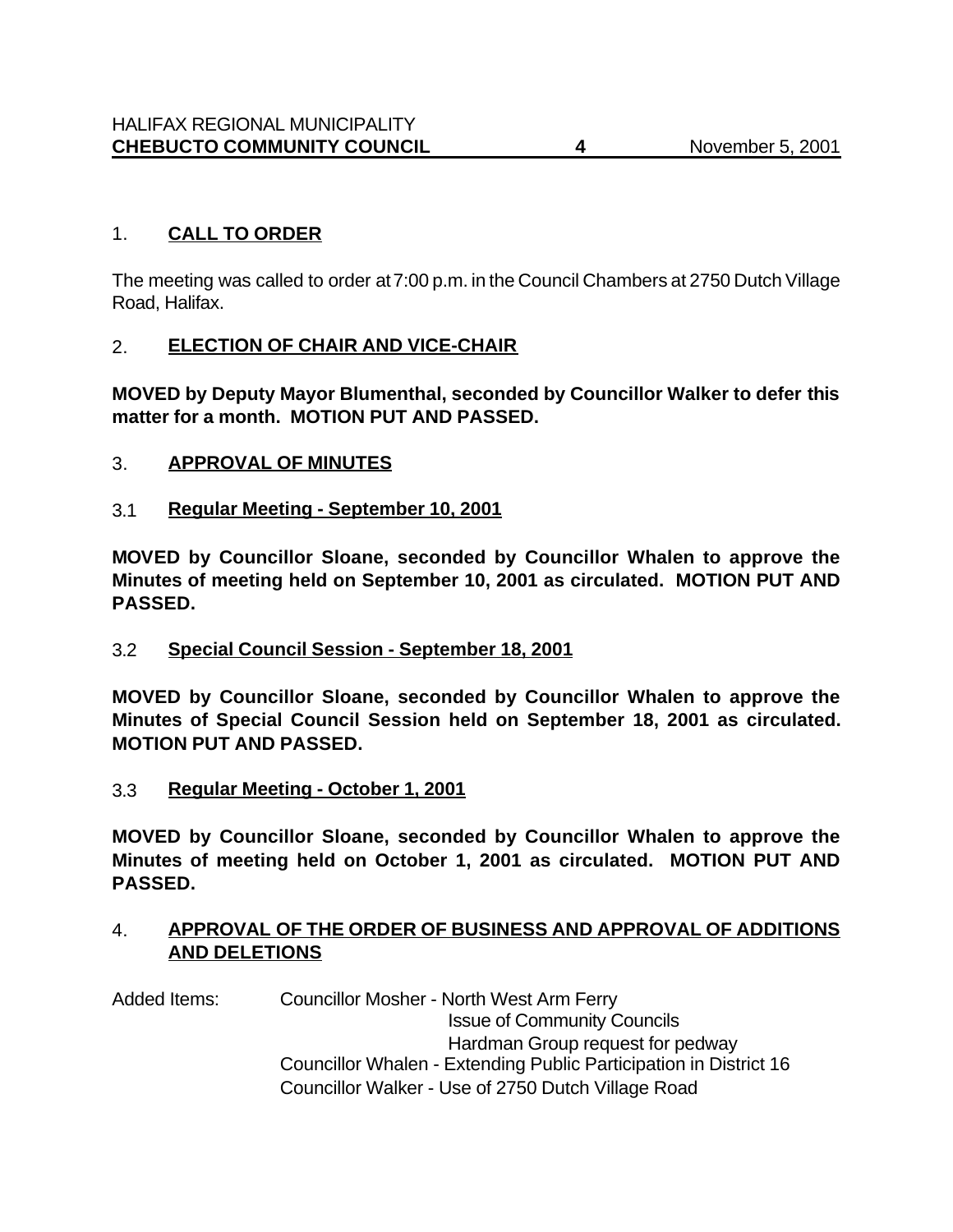Councillor Sloane - Agreement to allow two speakers under 11.3

### **MOVED by Councillor Walker, seconded by Deputy Mayor Blumenthal to approve the Order of Business as amended. MOTION PUT AND PASSED.**

#### 5. **BUSINESS ARISING OUT OF THE MINUTES**

#### 5.1 **Status Sheet Items**

#### 5.1.1 Improvements to Kearney Lake Road at 102

Councillor Whalen advised that a meeting of the Joint Transportation Committee will be held this week at which time this matter will be brought up on the Agenda. Concerns have been raised by residents about the danger in making a left hand turn at the bottom of the ramp.

#### 5.1.2 1079 Queen Street - Safety Features

No report received as yet.

#### 5.1.3 Feasibility of Zoning CN and DND Lands Residential or Recreational

An Information Report dated October 15, 2001 was before Community Council.

Councillor Uteck noted that nowhere in the report has the Beaufort Avenue area been mentioned which is part of recreation trails. She hoped this area would be considered in any future reports to come from staff.

Councillor Walker requested that a report come back once staff has completed its review but that it should come back in a timely fashion, without the excuse that Community Council has added a further request which would hold up the report.

#### 5.1.4 Community Planning for Mainland South

The process will be getting underway in the near future.

#### 6. **MOTIONS OF RECONSIDERATION** - None

- 7. **MOTIONS OF RESCISSION** None
- 8. **CONSIDERATION OF DEFERRED BUSINESS** None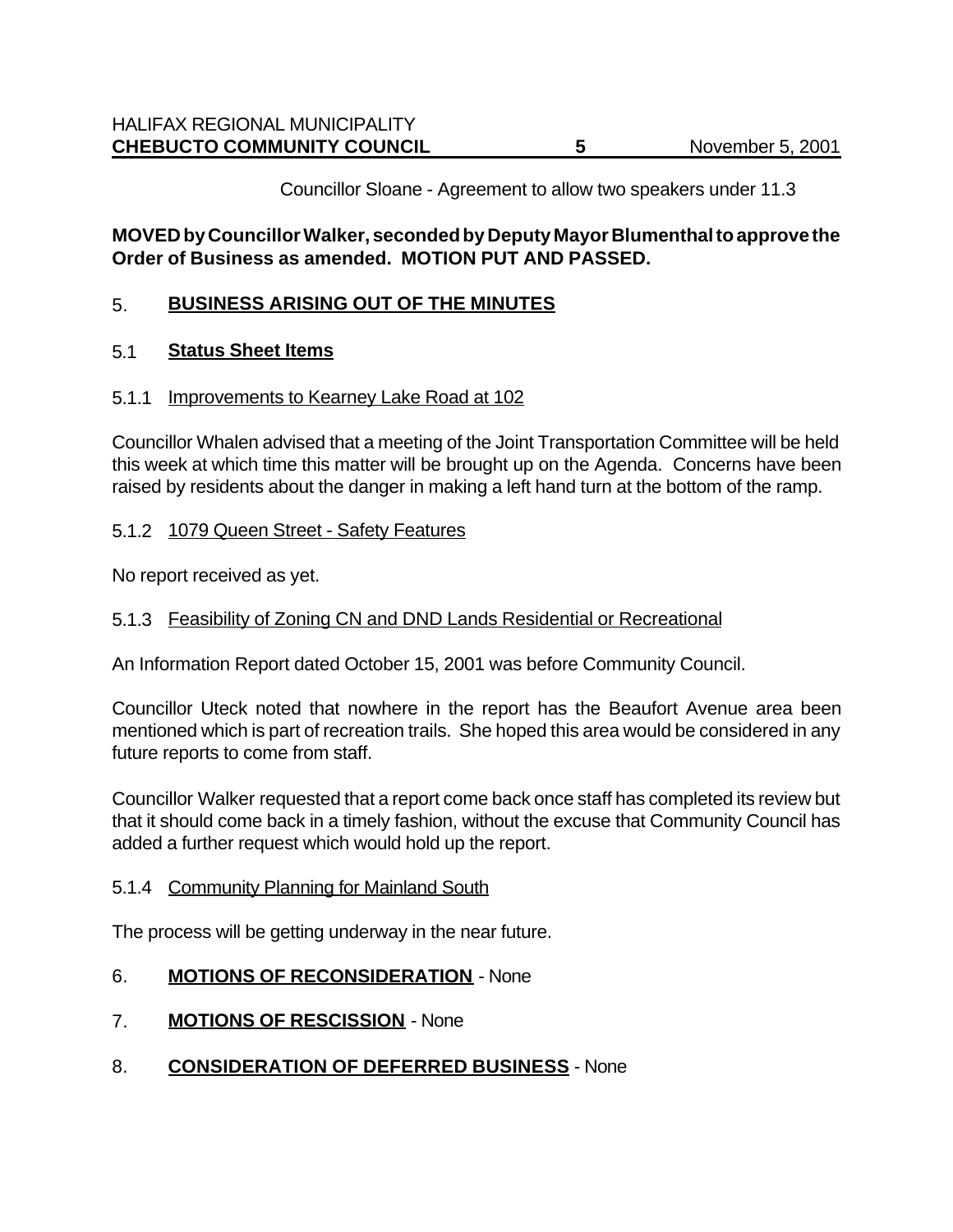## 9. **PUBLIC HEARINGS**

# 9.1 **Case 00357 - Application for an Amendment to the Existing Development Agreement for a Renovation and an Addition to the Existing House and Day Care at 9 Tremont Drive, Halifax**

A Staff Report dated September 10, 2001 was before Community Council. Grace Ho, Planner provided an overview of the application with the aid of overheads. During the course of her presentation, she advised originally there had been an application to not only renovate and build an addition onto the house but also increase the number of children in the day care from 30 to 40. As a result of neighbourhood concerns, however, the applicant revised the application and is no longer seeking to increase the number of children. The application, therefore, is for an addition and renovation of the existing house at 9 Tremont Drive. The existing Development Agreement for the property was approved in 1980 and subsequently amended to permit the number of children to the current number. An amendment to the Development Agreement is necessary this time because the footprint, as a result of the renovation and addition, will be substantially different from the original building plan which was attached to the original Development Agreement.

Councillor Uteck asked how many would be employed. Ms. Susan Bonang, the applicant, in response, advised there would be four full time employees and a couple part time.

The Chair called three times for speakers for or against the application. There were none.

### **MOVED by Councillor Sloane, seconded by Councillor Whalen to close the Public Hearing. MOTION PUT AND PASSED.**

**MOVED by Councillor Whalen, seconded by Councillor Mosher to approve the proposed amending agreement as provided in Attachment III of the Staff Report dated September 10, 2001; and**

**Require that the amending agreement be signed within 120 days, or any extension thereof granted by Community Council on request of the applicant, from the date of final approval of said agreement by Community Council and any other bodies as necessary, whichever is later, including any appeal periods. Otherwise, this approval shall be void and any obligations arising hereunder shall be at an end.**

#### **MOTION PUT AND PASSED.**

9.2 **Appeal of the Development Officer's Decision to Approve an Application for a Variance - 3217-19 Connolly Street**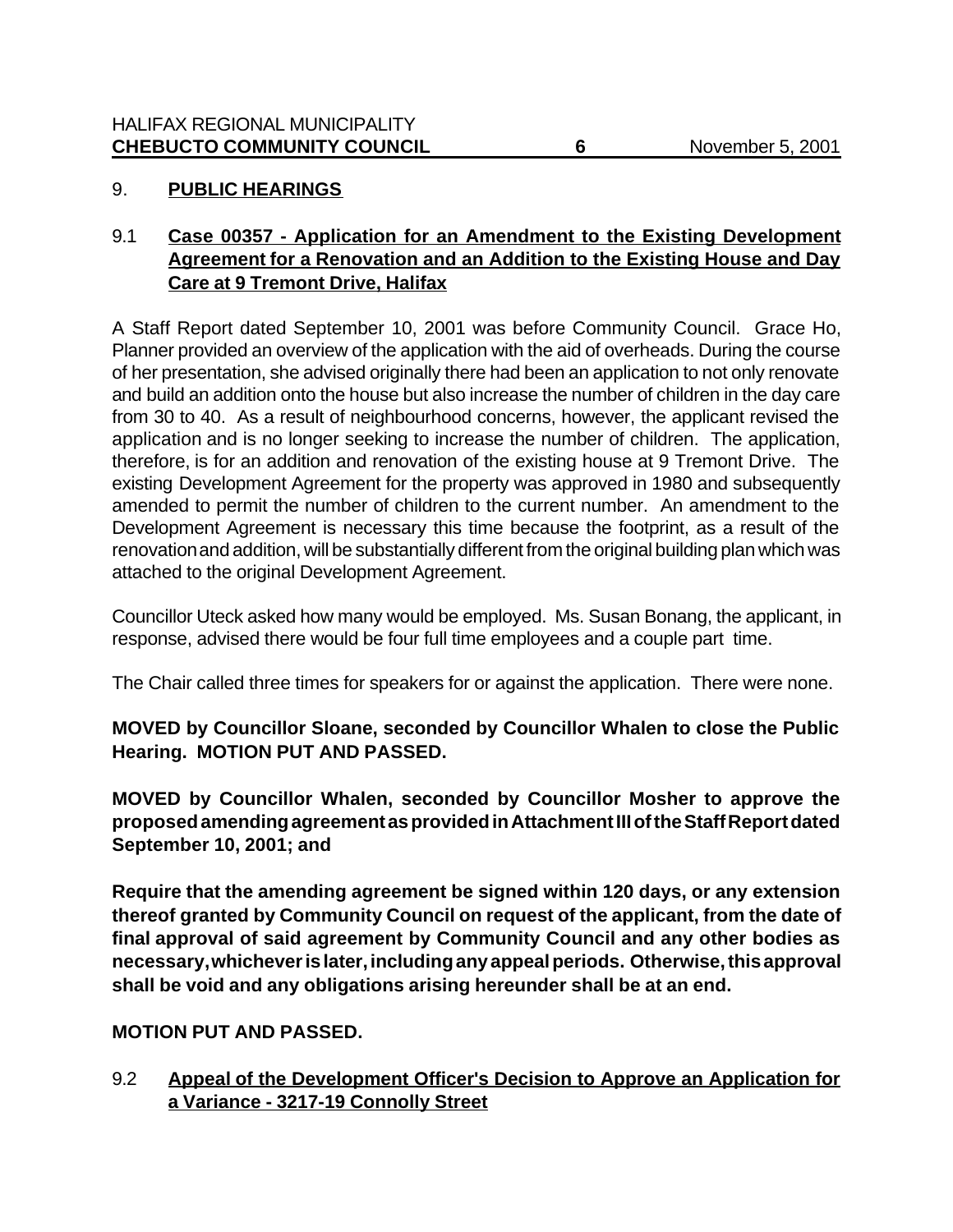A Staff Report dated October 29, 2001 was before Community Council. Steven Higgins, Development Officer provided background information as to the Development Officer's decision to approve the variance and an overview of the Staff Report with the aid of overheads.

The Chair then called for speakers for or against this matter.

Mr. Stephen Furlong, 3211 Connolly Street, the appellant, raised the following points:

- The setback is 30" now, not counting the deck, which is being extended.
- Staff was not looking at it in the proper perspective as every house on that block has the same problem.
- He had no problem with the 1997 proposal to put a roof on but at that time they extended in the back section which is not covered in which is the section they are showing for the variance. All that existed there prior to 1997 was a shed. They extended the other side onto the street and came out with a patio door and deck which brought the house to 18" from his property line.
- With regard to the fence, he did not think it was accurate as on the other side of his property line, his fence was off by 3'.
- The 18" is misleading and does not take into account the overhang for the rest of the house. If it is squared off, there would be at least a foot overhang plus the gutter. That would mean being as close as 6".
- Most of the houses in the area have defective tile systems for drainage. His house takes water. He did not want to see anything closer to his house.

Councillor Sloane asked if it would be an internal addition. In response, Mr. Furlong advised they want to close the deck in and square it off.

The Chair then called three times for further speakers. There were none.

# **MOVED by Councillor Uteck, seconded by Councillor Walker to close the Public Hearing. MOTION PUT AND PASSED.**

Councilor Whalen noted that there is only a drawing provided in the report of the one lot and it does not show how other lots on the street would be impacted. She stated she would like to see that in future reports.

Councillor Walker asked if the house was one or two stories and with regard to the shaded area on the map, asked if it was deliberately left out previously to meet guidelines.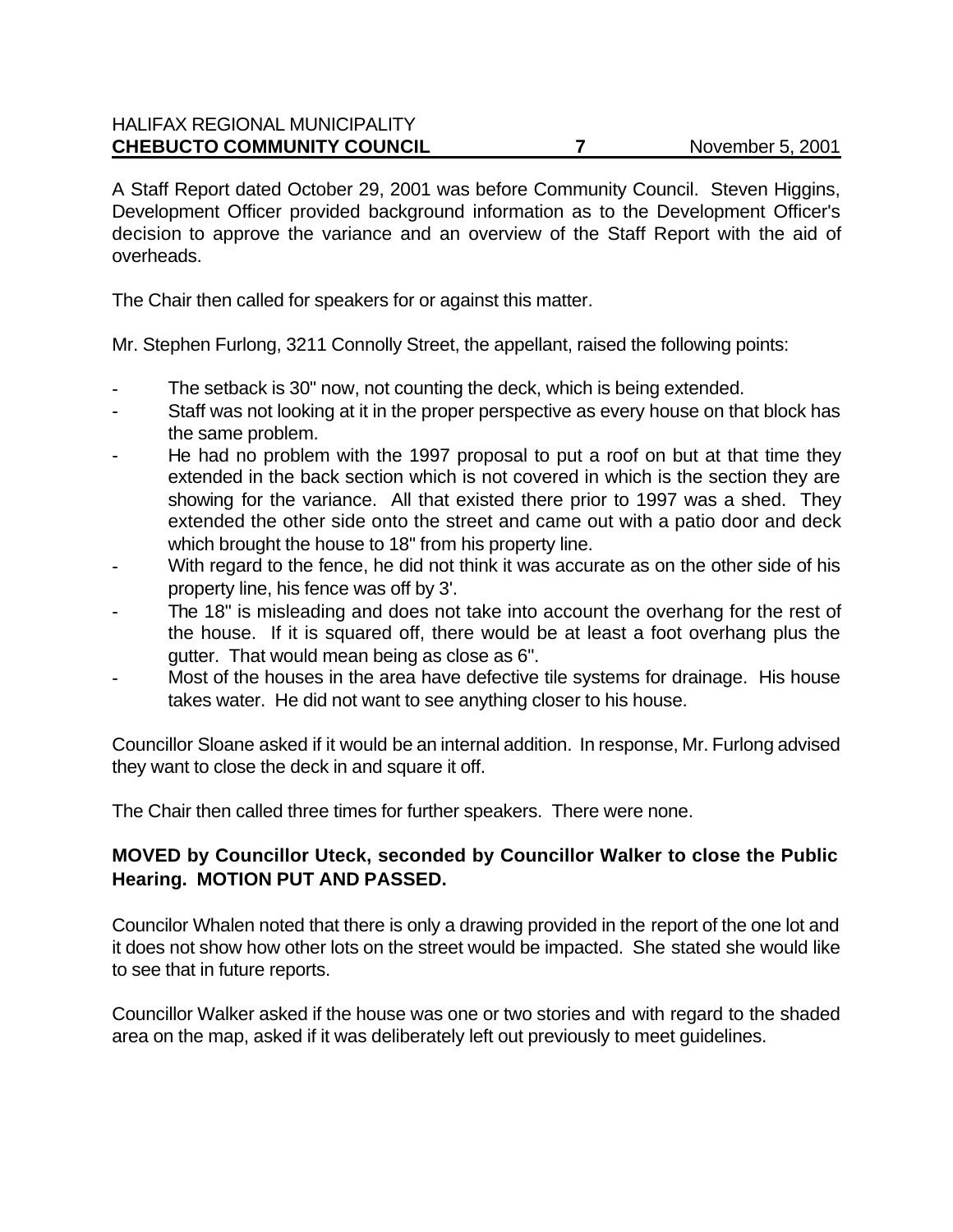| <b>HALIFAX REGIONAL MUNICIPALITY</b> |                  |
|--------------------------------------|------------------|
| <b>CHEBUCTO COMMUNITY COUNCIL</b>    | November 5, 2001 |

In response, Mr. Higgins advised the house was two stories but the addition was for one. At the time the first addition was constructed at the rear of the home, around 1988, it was left out to meet the By-law requirements of the day. There are no records of a permit for the deck.

Councillor Mosher asked for further information on drainage, property lines and the need for a survey. In response, Mr. Higgins advised he could not comment on drainage issues. The notification area for variance appeals is 100'; therefore, staff was looking for criteria to assess whether or not the application is consistent with the area. There are 18 properties within the 100' radius. Four are of similar orientation with property lines. Survey is the only way to locate the property line, which is not required. There are location surveys on file for the 1988 variance in this case. He was satisfied the numbers are accurate.

Councillor Mosher asked, should Community Council agree with the Development Officer and the property line was not accurate but something was constructed, would it have to be removed. In response, Mr. Higgins advised the relaxation in the variance would stand but what would change would be from where it starts. There would be a problem at the time of issuance of the building permit.

Councillor Sloane asked for assurance about the boundary line. In response, Mr. Higgins advised that people are not required to provide a survey for every building permit application. If Community Council is not comfortable, the property owner could be instructed to have a survey done. He noted again the survey done for 1988 and circulated a copy of same.

Deputy Mayor Blumenthal asked if there have been any other letters for or against the variance other than Mr. Furlong's. The Clerk advised there had not been any received.

Councillor Walker asked if the property was a rental property. In response, Mr. Higgins advised he understood the owner did not live on site.

The Chair asked if the owner of the property was in attendance. The owner was not.

Mr. Higgins indicated that he understood the property was for sale as well. The application was originally the result of a condition of sale.

**MOVED by Deputy Mayor Blumenthal, seconded by Councillor Sloane to defer a decision for one month in order for staff to provide further information regarding boundaries since 1988, street line showing other properties. MOTION DEFEATED.**

**MOVED by Councillor Walker, seconded by Deputy Mayor Blumenthal to overturn the decision of the Development Officer and refuse the variance.** 

Councillor Uteck asked if it was necessary to provide reasons for the refusal.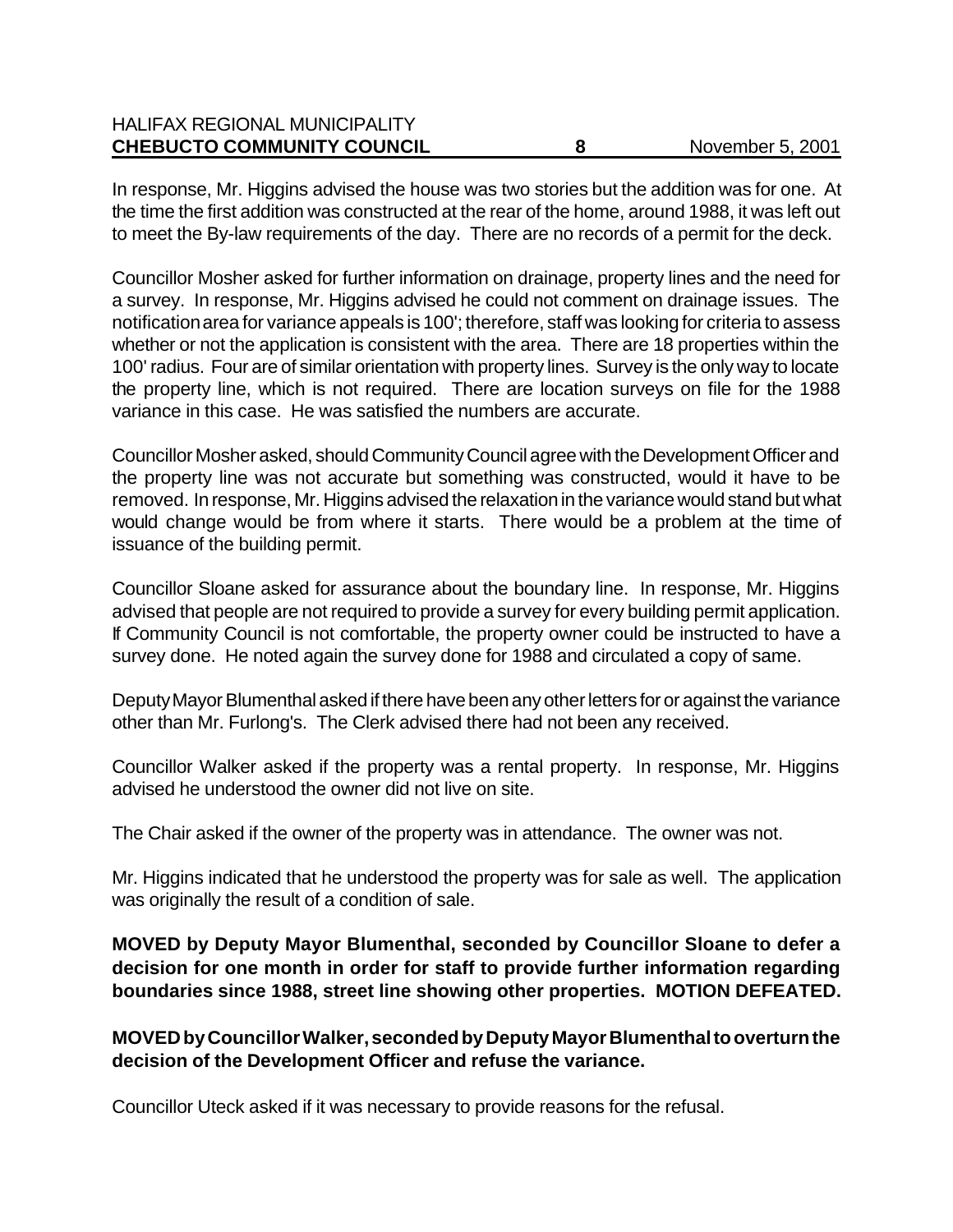# HALIFAX REGIONAL MUNICIPALITY **CHEBUCTO COMMUNITY COUNCIL 9** November 5, 2001

Mr. Barry Allen, Municipal Solicitor advised that Community Council is not obligated to answer. Community Council could keep silent or give reasons.

Councillor Walker noted that the applicant could always reapply at a future date. But, as to reasons, it was in the shaded area where a deck was built without permit, an addition was put on the house with a jog and now they want to take the jog out, the neighbours have expressed concern and provided good reasons not to allow the variance.

Councillor Sloane added she was concerned that it was too close to the line and there was question as to where the line actually is.

Councillor Mosher noted Mr. Furlong's concern regarding drainage. Should Community Council approve the variance, then the Municipality may be faced with a civil matter.

### **MOTION PUT AND PASSED.**

### 9.3 **Appeal of the Development Officer's Decision to Refuse an Application for a Variance - 6319 Cornwall Street, Halifax**

A Staff Report dated October 29, 2001 was before Community Council. Steven Higgins, Development Officer provided an overview of the report and the reasons the variance application had been refused.

An e-mail from Michael and Suellen Bradfield, 6324 Cornwall Street in support of the Development Officer's decision to refuse the variance was received.

Deputy Mayor Blumenthal asked for information on staff's "slight error" which Mr. Allen Offman referred to in his letter. Mr. Higgins provided the information requested.

Councillor Uteck asked for confirmation that the request was for an internal conversion. Mr. Higgins confirmed same.

The Chair then called for speakers for or against the application.

Mr. Allen Offman, the appellant and owner of 6319 Cornwall Street raised the following points:

- When he talked to staff on numerous occasions, the only question was the sideyard clearance; he had 5' but 6' was required. Based on that, he proceeded with three units.
- The Minor Variance application was made on August 28, 2001 and a permit issued for two units. It was not until September 19, when he contacted staff, that he found out there was a problem with square footage.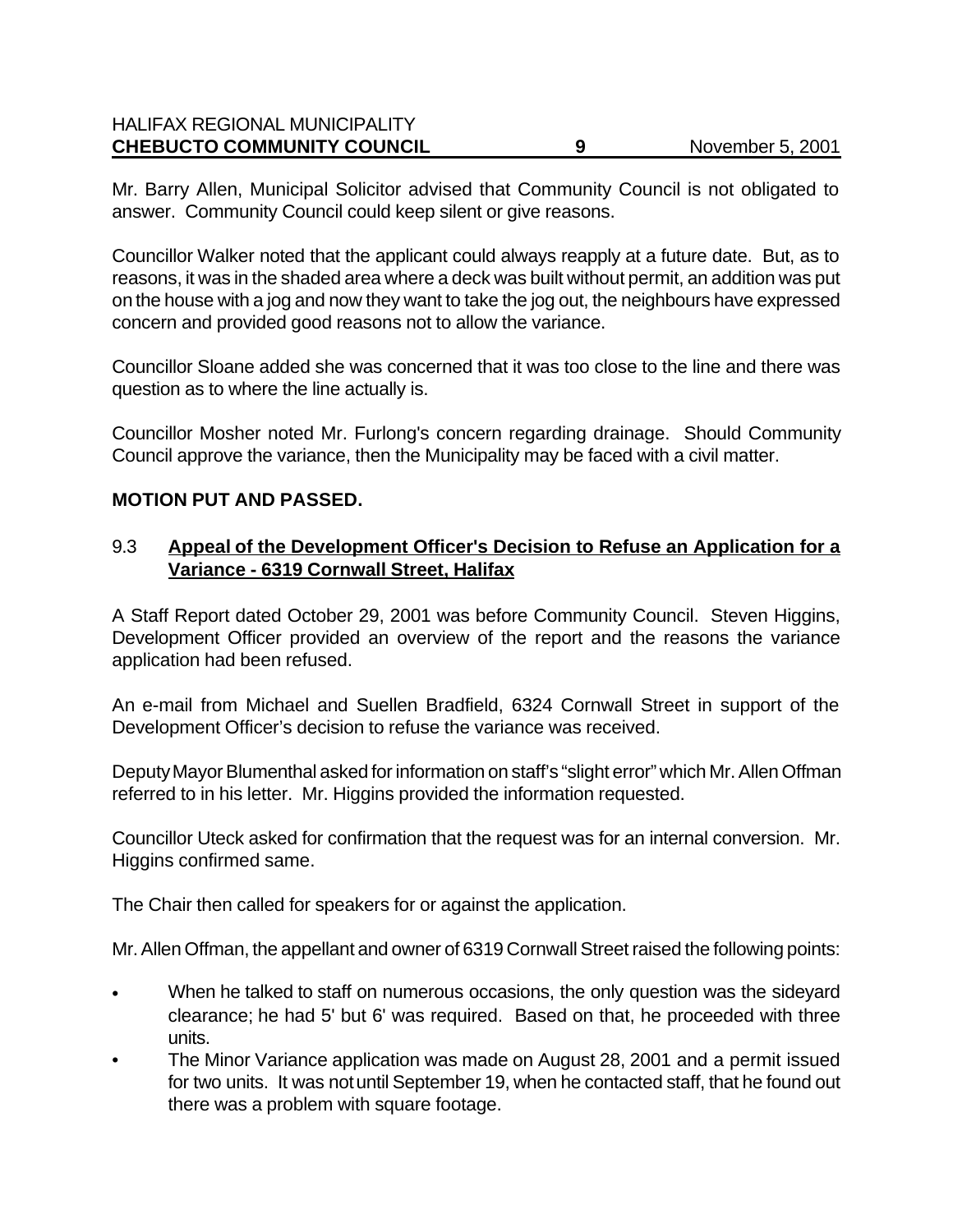#### HALIFAX REGIONAL MUNICIPALITY **CHEBUCTO COMMUNITY COUNCIL 10** 10 November 5, 2001

• He felt there was misinformation received from staff and if he had known the full picture, he might have approached the project differently.

The Chair called three times for additional speakers for or against the application. There were none.

# **MOVED by Councillor Sloane, seconded by Deputy Mayor Blumenthal to close the Public Hearing. MOTION PUT AND PASSED.**

# **MOVED by Councillor Uteck, seconded by Councillor Sloane to overturn the Development Officer's decision and allow the variance.**

Councillor Uteck stated she made the motion because Mr. Offman's plan was contingent on the third unit and there seemed to be confusion on staff's part. This is an internal conversion and will not impact greatly on the neighbourhood as far as the footprint of the building is concerned.

Deputy Mayor Blumenthal asked how many people in the area were sent notification. In response, Mr. Higgins advised that 18 letters were sent.

#### **MOTION PUT AND PASSED.**

# 10. **CORRESPONDENCE, PETITIONS AND DELEGATIONS** - None

11. **REPORTS**

# 11.1 **Case 00356 - Amendments to the Stage I and II Development Agreements for Langbrae Gardens Subdivision, Phase 2D**

A Staff Report dated October 25, 2001 was before Community Council.

**MOVED by Councillor Whalen, seconded by Councillor Walker to give Notice of Motion to consider an application by Angela and Scott Bryant to amend the Stage I Development Agreement for Langbrae Gardens, Phase 2D and schedule the Public Hearing for December 3, 2001. MOTION PUT AND PASSED.**

11.2 **Case 00380 - Application to Discharge a Stage II Development Agreement for an Office Building and Enter into a New Stage II Development Agreement to Permit a Multiple Dwelling Unit Residential Building on Block BC-1, Clayton Park West**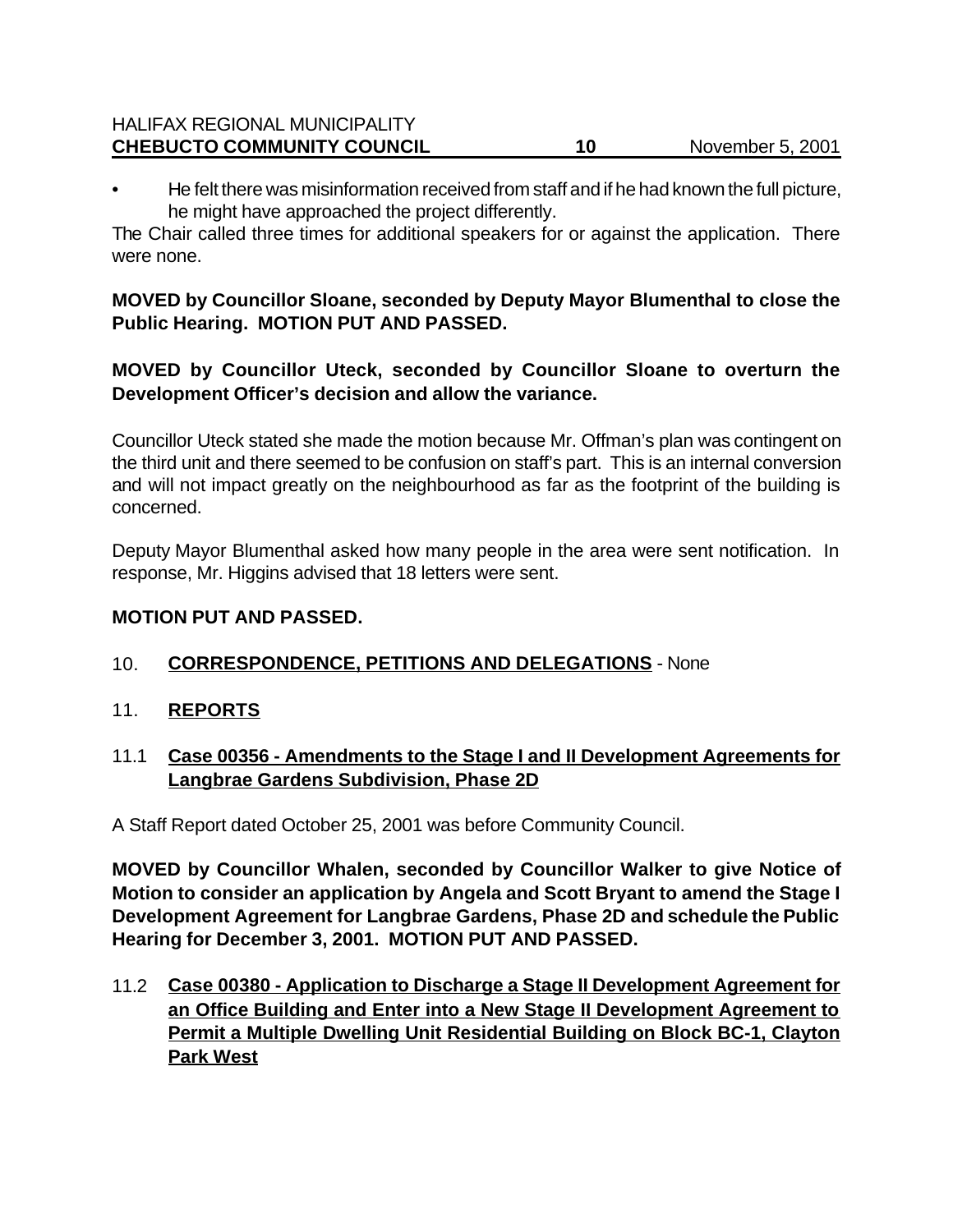#### HALIFAX REGIONAL MUNICIPALITY **CHEBUCTO COMMUNITY COUNCIL 11** November 5, 2001

A Staff Report dated October 25, 2001 was before Community Council. Bernard Moe, Planner provided an overview of the application. Staff was recommending discharge of the existing Development Agreement and approval of a new Development Agreement.

Mr. Dan Goodspeed, Kassner Goodspeed Architects raised the following points on behalf of the application:

- His clients indicated there was approval for 80 two-bedroom equivalents 180 people; however, there is an awareness that Clayton Park is not well served in terms of smaller units. His clients were interested in a configuration that would generate a larger number of smaller units.
- His company came up with a scenario that provided for 99 units 179 people.
- Just recently, the Planner indicated that the Stage I Development Agreement has a suggestion that the variance could not be more than 20%, which would equate to 96 units. It was too late to do anything about it and, as well, economics dictates repetition of floor patterns. As a result, the application comes forward with this issue.

As a result of questions from Councillors, Mr. Goodspeed added the following information:

- If they had to drop to 96 units, they would have to put some smaller units into larger units. It would have no impact on the overall size of the project. It would mean dealing with the same population.
- The building will be concrete, not wooden.
- There is a seventh level for the penthouse, which is less than 10% of the other six.

As a result of questions from Councillors, Mr. Moe provided the following additional information:

- There is provision to have erosion and sedimentation control and storm water management in place before getting development permits. It will be monitored by the Development Officer on advice of Engineering department.
- He indicated the limit of site disturbance and how many trees would be retained on the site.

With regard to a question from Councillor Whalen as to why there was a change proposed from commercial/office at this major intersection, Mr. Curt McCulloch, Fairwyn Developments advised that they were unable, after about two years, to find a market for commercial.

Councillor Whalen, referring to the issue of 96 versus 99 units stated that even though the proposal was for bachelor versus one or two bedrooms, assuming one person for bachelor, she still questioned whether or not there would be fewer people in bachelor apartments. As well, density and the propensity of apartment buildings were an issue in the area. She, therefore, would like to go with 96 units.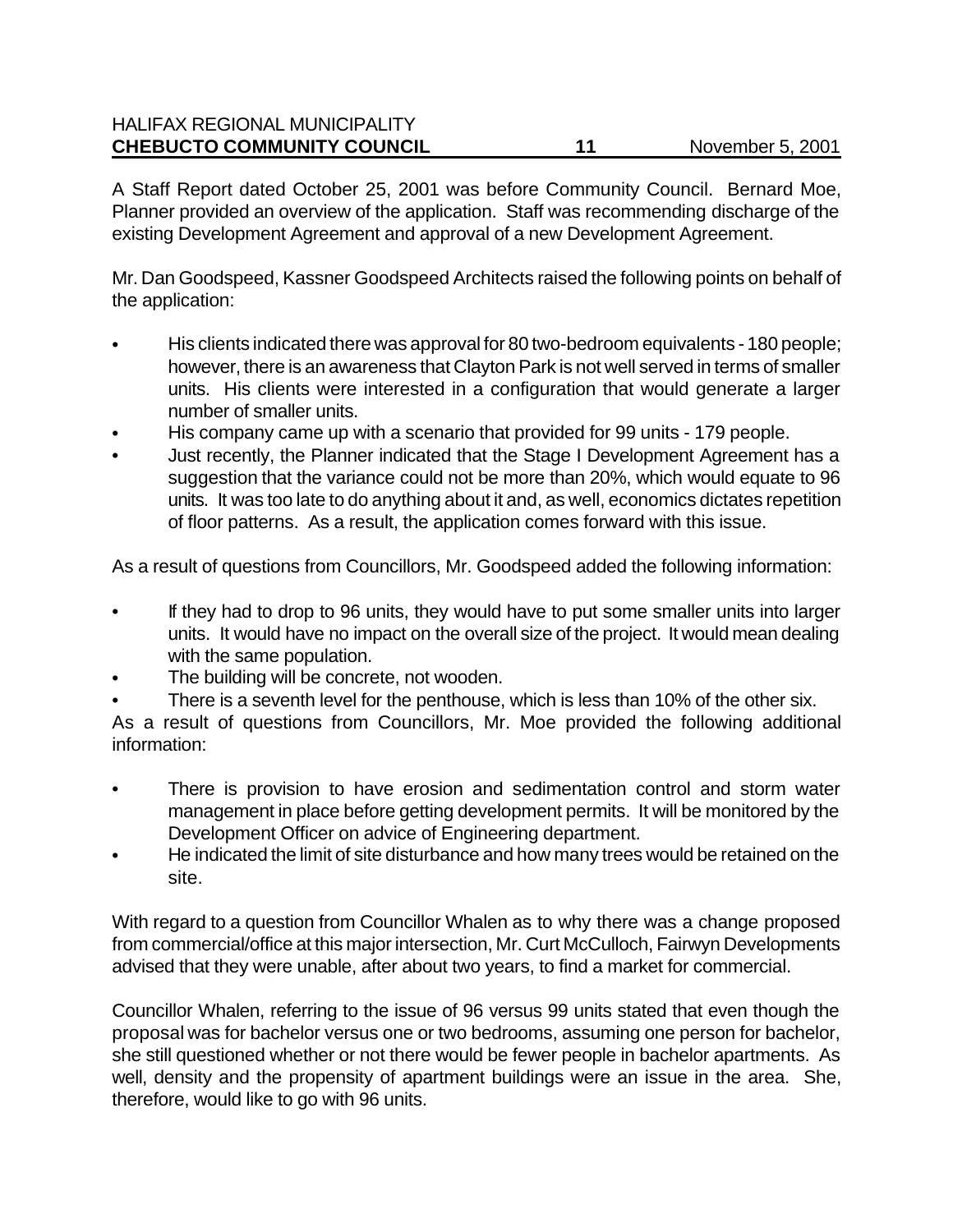- **1. Discharge the existing amending Stage II Development Agreement for an office building on Block BC-1, Clayton Park West dated April 28, 2000 between the Shaw Group Limited and Halifax Regional Municipality, filed at the Registry of Deeds in Document Number 12775, Book 6555, pages 1021-1029, and approve a new Stage II agreement to permit the construction of a multi-unit residential building on Block BC-1, Clayton Park West as set out in Attachment 1 of the Staff Report dated October 25, 2001 with the limitation of 96 units;**
- **2. Require the agreement be signed within 120 days or any extension thereof granted by Community Council on request of the applicant from the date of final approval by Community Council and any other bodies as necessary, whichever approval is later, including applicable appeal periods; otherwise, this approval will be void and obligations arising hereunder shall be at an end.**

# **MOTION PUT AND PASSED.**

## 11.3 **Case 00318 - Request for an Amendment to the Halifax Municipal Planning Strategy and Land Use By-law and Development Agreement - Robie/Cunard/West Street**

A joint Public Hearing with Regional Council was held on October 9, 2001 at which time Regional Council approved the amendments to the Halifax Municipal Planning Strategy and Peninsula Halifax Land Use By-law.

A Memorandum dated October 29, 2001 was before Community Council along with a draft Development Agreement.

Mr. Gary Porter, Planner advised that it was now up to Community Council to make a decision regarding the Development Agreement. He advised that staff supported all the amendments to allow for the building except that the building should be only four floors on the West Street corner, which would mean the reduction of three units. The reason staff was recommending four stories on the West Street corner is because most of the homes on West Street are two stories. There is one three-storey house. Staff felt that four stories would be a better fit.

Councillor Uteck asked if shadow studies were done. In response, Mr. Porter advised that shadow studies were done by the architect but he had also done some work in this regard.

Councillor Uteck stated further that she was particularly interested in the impact relative to the MacDonald building and whether or not the new building would impact further.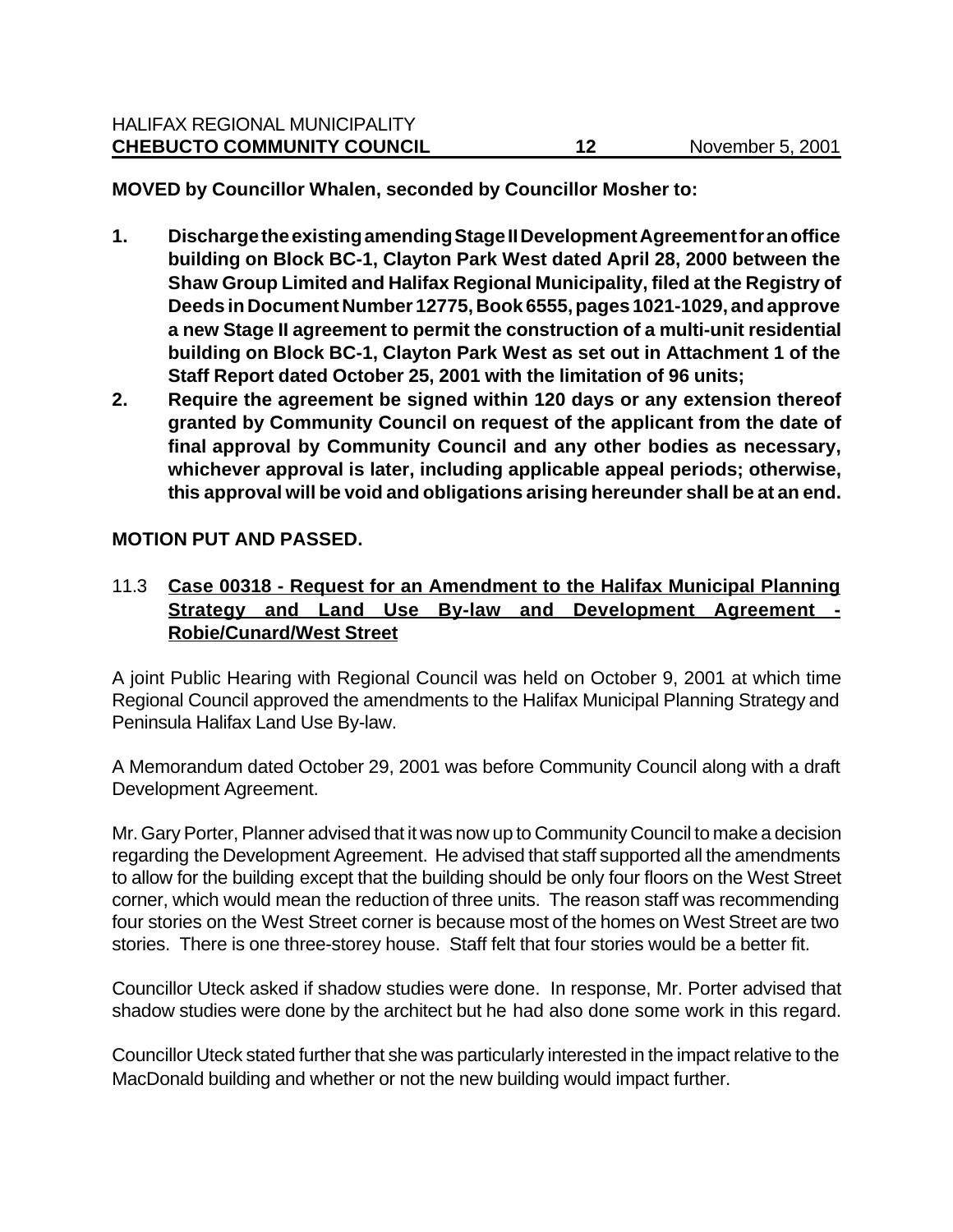| <b>HALIFAX REGIONAL MUNICIPALITY</b> |    |                  |
|--------------------------------------|----|------------------|
| <b>CHEBUCTO COMMUNITY COUNCIL</b>    | 13 | November 5, 2001 |

At this time, Mr. Porter showed the shadowing effects of the proposed building on the West Street neighbourhood for December 21, March 21/September 21 and June 21. The shadow studies showed that there would be some effect on 5864, 5868, 5870 and 5872 West Street at certain times of the year. The property at 5872 West Street, being the closest to the subject property, would be affected the most while the property at 5864 West Street would be affected the least.

Comparison was made to shadows from potential as-of-right buildings on the subject property. In terms of difference, it was noted that, on days when shadows fell on any of the above properties, at certain times during such day, greater shadows would be experienced from the proposed apartment building while at other times greater shadows would be experienced from potential as-of-right buildings. Mr. Porter responded to a number of questions.

Taking all variables into consideration, Mr. Porter suggested that the overall shadowing effects of the proposed building on the West Street neighbourhood would be marginally greater than what might be expected from potential as-of-right buildings on the subject property.

Deputy Mayor Blumenthal asked what was staff's main purpose for wanting four stories, not five. In response, Mr. Porter advised it was the scale of the street, not shadowing.

Recognizing that Community Council had agreed to hear from two speakers earlier in the meeting, the presentations took place at this time.

A letter dated November 5, 2001 from Joanne McKenzie and Brian Samson was also before Community Council expressing concern that a five storey building will block their sunlight.

Ms. Margaret Murphy, 5868 West Street raised the following points:

- Over the last few years, she has been consistent with her concern about the building when in attendance at public meetings.
- She was concerned with the West Street streetscape. With the exception of the buildings on either end, most of the residences are two storey and approximately 22' in height.
- Scale and mass of a building were important. The developer's proposal for 53' is too high for the neighbourhood.
- A change from five stories to four stories is a difference of three units, not much considering the overall effect.
- The shadow will have an effect on her property mid afternoon in the spring and late afternoon in the summer.
- Her viewplane looking at the junction of Cunard/Robie and beyond to Robie Street will be lost.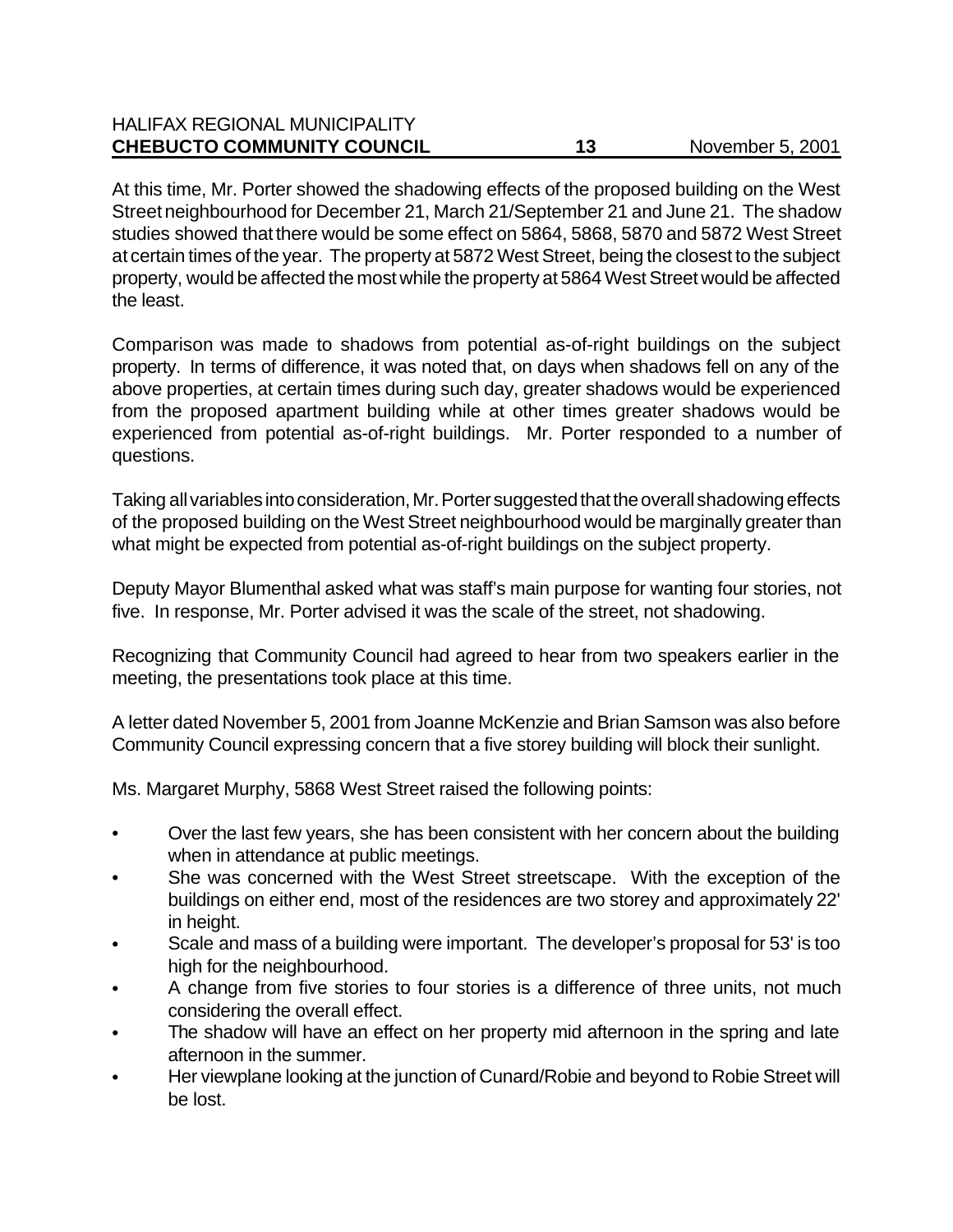She was concerned with integration of the new development into the established community. A building five stories high will stick out.

Mr. Michael LeBlanc, Boyne Clarke raised the following points on behalf of the developer:

- The developer has attempted to meet the needs of the residents of the area in order to best serve the community and the developer's own needs.
- Part of the original plan was a wooden structure that would accommodate as many units, if not more. Because the residents expressed concerns about parking, a subsequent proposal meant a concrete building with two floors of parking. There are now 52 parking spaces proposed underground and seven external parking spaces for visitors.
- HRM indicated an interest in purchasing a portion of the property on Robie Street to accommodate future street widening which further shrunk the area of the lot and affects the number of units and the way the building would be constructed.
- Representatives from the community development association indicated their approval for the project.
- He recognized Ms. Murphy's concerns but the developer has not been able to satisfy Ms. Murphy to the extent that other residents have been satisfied, including Mr. Johnson, who would be more affected by shadowing than Ms. Murphy.
- The number of units in question might be only three, but they represent \$12-1500 per unit monthly which is a significant amount of money. The property was very expensive to acquire.

Mr. Doug Miller, Miller Group Architects raised the following points on behalf of the developer:

- To accommodate the residents and sell a portion of land to HRM put pressure on the site and it had to be pushed back which created a shadow.
- The developer has made plans for the visitor parking spaces as requested.
- With regard to shadowing, there is much more impact from the MacDonald building and the mature trees.
- The project fits in better than the Staff Report suggests. The fit works comfortably as an important corner signature building, in transition with the scale.
- He agreed that the Johnson house was higher than the rest of the neighbourhood and was an important site.

In response to Councillors' questions, Mr. Miller also provided the following information:

If four stories were approved rather than five, the building would not have to be redesigned. There is a stairwell at either end and a corridor to reach the stairwell to the floor below.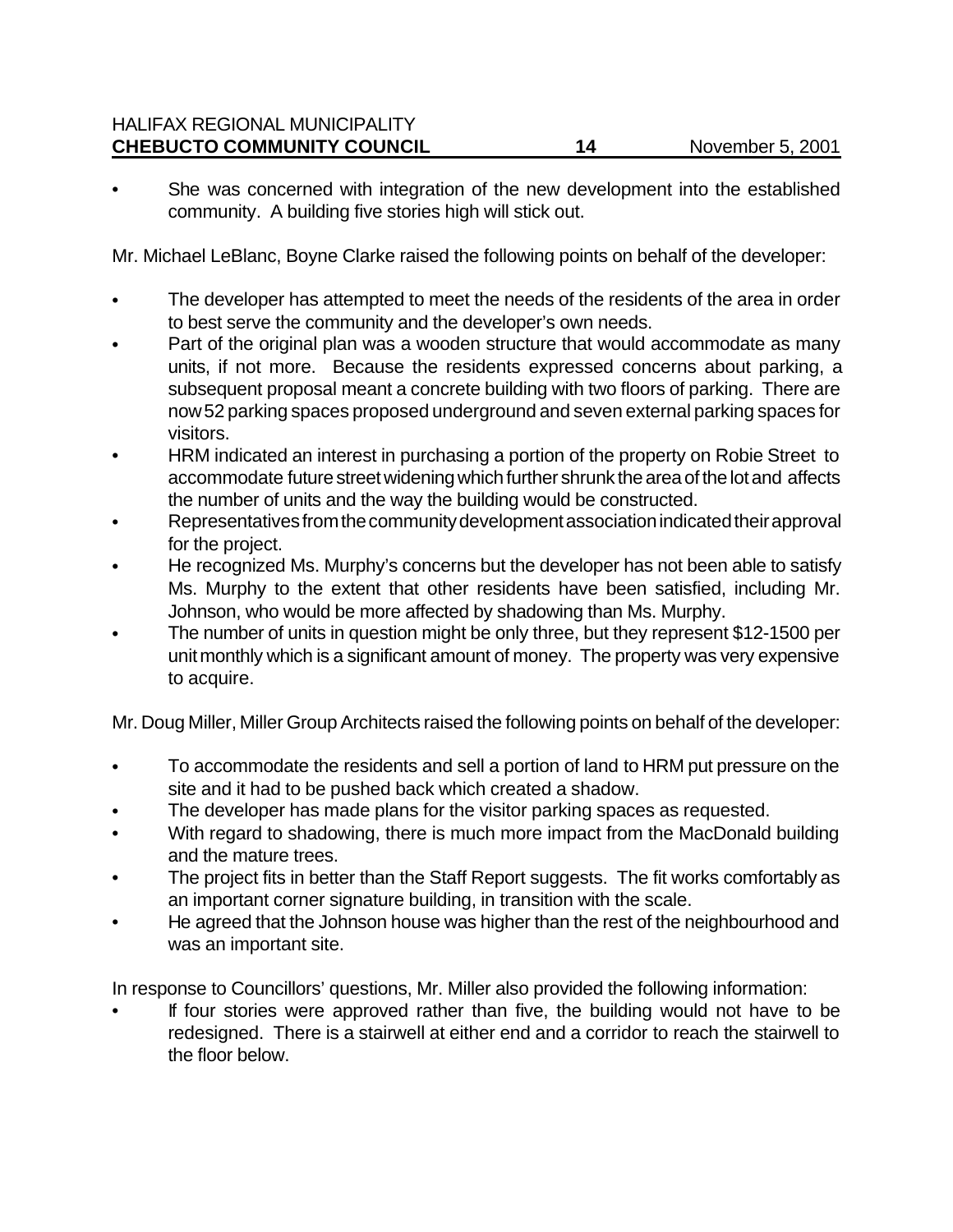| <b>HALIFAX REGIONAL MUNICIPALITY</b> |                  |
|--------------------------------------|------------------|
| <b>CHEBUCTO COMMUNITY COUNCIL</b>    | November 5, 2001 |

- As to the total number of units, there would be two units less on the ground floor one for the lobby entrance and one where the garage door opens to the basement. This means 49 units.
- There would be a blank wall if the building went to four stories.

Councillor Sloane recognized the developer's efforts to work with the residents and the changes the developer made to accommodate them. She pointed out that Ms. Murphy's property is being affected by shadowing.

**MOVED by Councillor Sloane, seconded by Councillor Walker to approve the Development Agreement, attached as Appendix "B" to the August 29, 2001 Staff Report with the condition that the building be no more than four stories on West Street and contain a maximum of 46 units;**

**Further, require that the Development Agreement be signed within 120 days, or any extension thereof granted by Council on request of the applicant, from the date of final approval by Council and any other bodies as necessary, whichever is later; otherwise, this approval will be void and obligations arising hereunder shall be at an end.**

Councillor Uteck advised she understood the concerns of the neighbourhood but felt the developer has gone a long way to satisfy their concerns. She was satisfied with the information provided by Mr. Porter. She could not support the motion.

Councillor Mosher also indicated she could not support the motion. She thought it was an excellent development and would be a win-win situation.

#### **MOTION DEFEATED.**

**MOVED by Councillor Sloane, seconded by Deputy Mayor Blumenthal to approve the Development Agreement, attached as Appendix "B" to the August 29, 2001 Staff Report;** 

**Further, require that the Development Agreement be signed within 120 days, or any extension thereof granted by Council on request of the applicant, from the date of final approval by Council and any other bodies as necessary, whichever is later; otherwise, this approval will be void and obligations arising hereunder shall be at an end. MOTION PUT AND PASSED.**

12. **MOTIONS** - None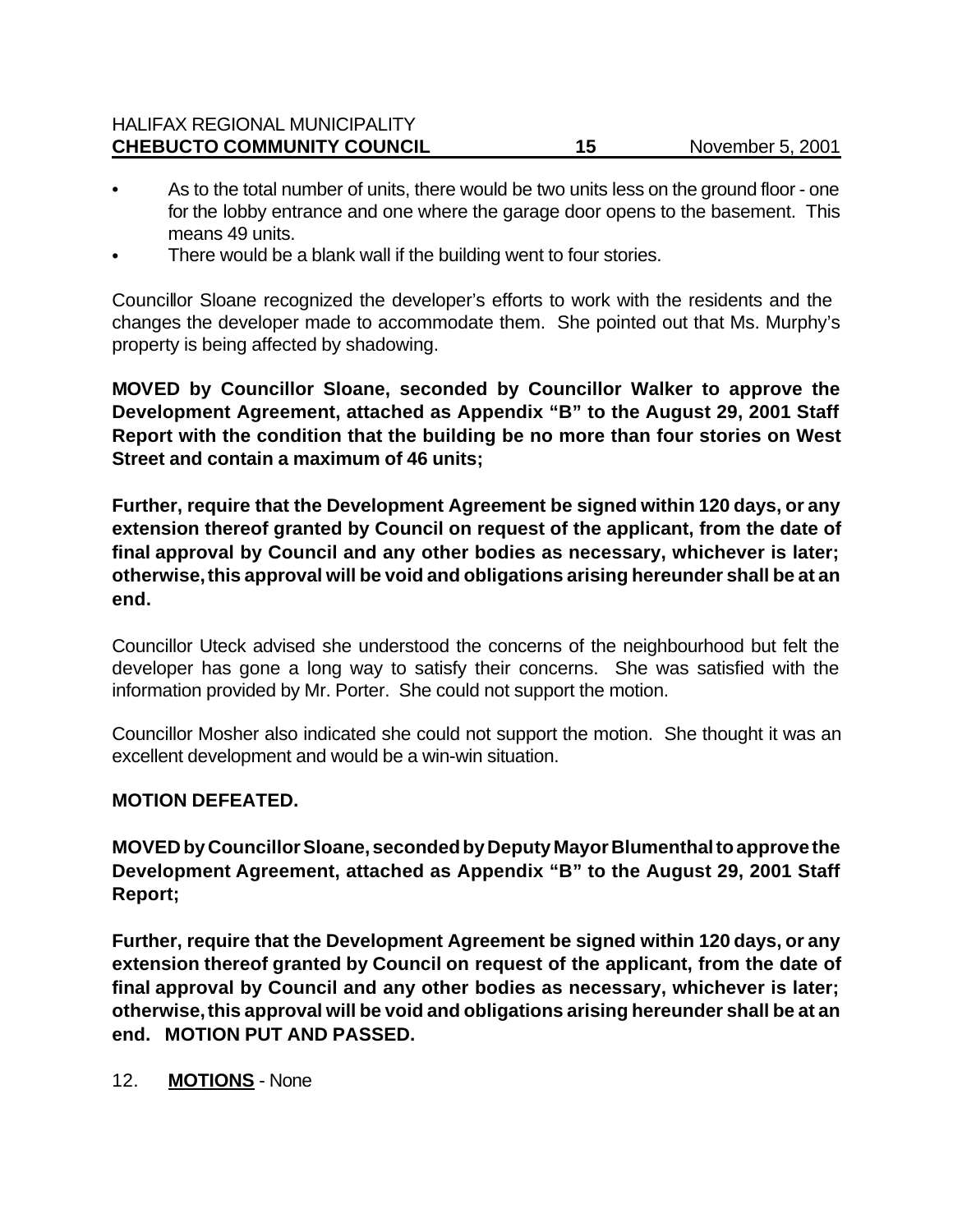# 13. **ADDED ITEMS**

## 13.1 **North West Arm Ferry**

Councillor Mosher provided information on a trial run which recently took place for ferry service across North West Arm.

**MOVED by Councillor Mosher, seconded by Councillor Uteck that appropriate staff be requested to provide a report on the feasibility of providing a ferry service from Purcells Cove to Peninsula Halifax, modeled after the existing service for Halifax Harbour. MOTION PUT AND PASSED.**

### 13.2 **Issue of Community Councils**

Councillor Mosher advised that she brought a Notice of Motion to Regional Council to delete Districts 11, 12, 13 and 14 from Chebucto Community Council and create Peninsula Community Council for these Districts. She indicated that Councillors might wish to comment on this issue at this meeting and, as well, she received a letter from William Phillips, one of her constituents, recommending that Chebucto Community Council revert to its original format. A copy of this letter was circulated to Community Council members.

Councillor Uteck stated that when she made the motion for the districts on the Peninsula to become part of a Community Council, she also asked for a Staff Report about the cost implications of staff time versus public participation and that she had proposed a trial period of one year.

Discussion took place on the pros and cons of Community Councils. Subsequently, it was agreed that a report should be available for Regional Council when Councillor Mosher's Notice of Motion is considered.

# 13.3 **Hardman Group Request for a Pedway**

Councillor Mosher indicated that the Hardman Group has approached Councillors regarding the possibility of a pedway to connect 2750 Dutch Village Road and the Maritime Life building. Councillor Mosher indicated she did not support this proposal.

# 13.4 **Extending Public Participation - District 16**

Councillor Whalen requested a staff report, looking at options, for public input on planning issues and applications for District 16. She requested that the report include: the various mechanisms for seeking public input through area specific planning committees, planning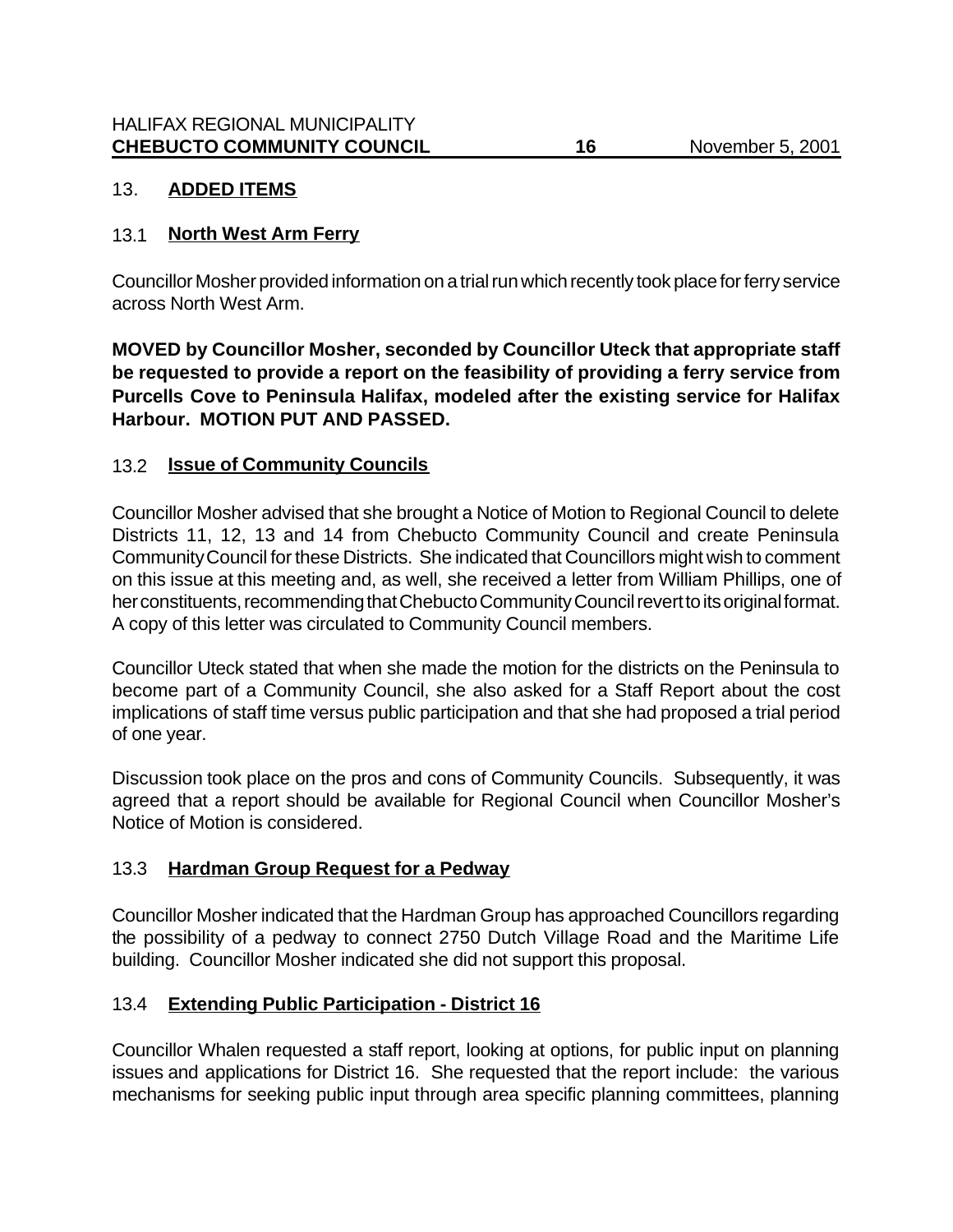#### HALIFAX REGIONAL MUNICIPALITY **CHEBUCTO COMMUNITY COUNCIL 17** November 5, 2001

advisory committees and how such committee(s) would be structured. She requested that staff also include in the report information on consideration of the feasibility of a staff task force to be formed to provide high level and specific advice on planning matters in District 16 in the absence of a Planning Advisory Committee.

## **MOVED by Councillor Whalen, seconded by Councillor Mosher that a Staff Report be requested as outlined above. MOTION PUT AND PASSED.**

# 13.5 **Use of 2750 Dutch Village Road**

Councillor Walker expressed concern that Community Council will not be able to meet at this location soon because the building is being sold.

The Clerk and Mr. Porter provided information as to the status of meeting locations at this time.

**MOVED by Councillor Walker, seconded by Councillor Mosher to direct appropriate staff to arrange for a tour of the Keshen Library for appropriate support staff and identify alternate locations for meetings in the event that the Keshen Library is not an appropriate location for Community Council to meet. MOTION PUT AND PASSED.**

# 14. **NOTICES OF MOTION** - None

# 15. **PUBLIC PARTICIPATION**

Ms. Tanya Lee, Jubilee Road raised the following issues:

- Road classification in the former City of Halifax.
- Implications of the draft Regional Interim Transportation Study.
- Category of road called "Major Collector".
- The draft study should be withdrawn/amended to conform with Traffic Association of Canada guidelines.
- To reclassify a street, there should be a demonstrated change in land use. with a full public hearing and justification of why it is necessary.
- The public does not understand that city streets have been reclassified.
- With regard to Jubilee Road, there is a clause in the Municipal Development Plan that says the city shall discourage the use of Jubilee as a major thoroughfare. To contravene that law, there are penalties.
- Traffic Authority has funneled 20,000 cars a day down Jubilee in blatant contravention of the law.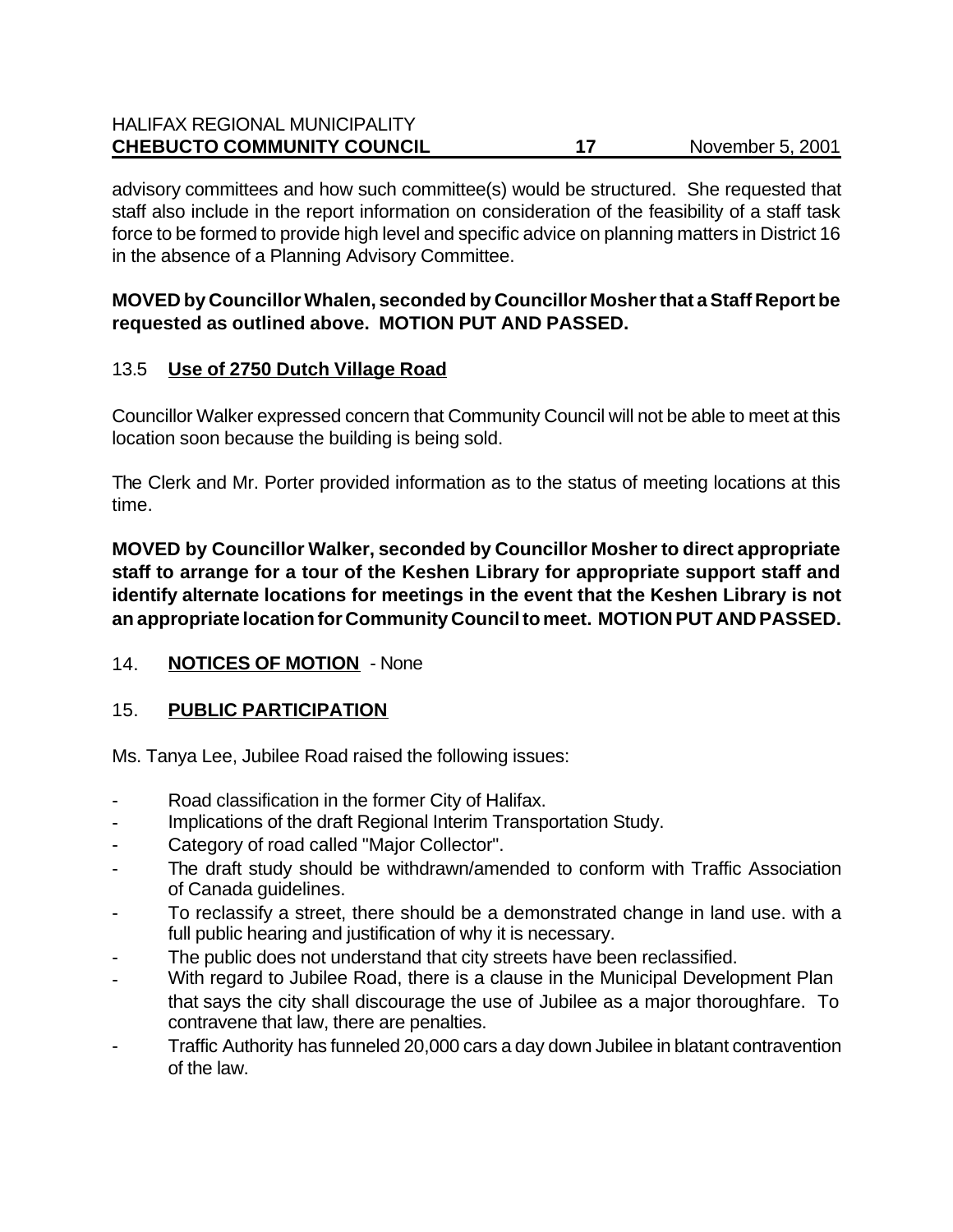- Jubilee should not be an arterial road and, if it were, there should be a public hearing.
- The clause in the Municipal Development Plan says "shall".

Mr. Hiram Tiller, 4 Thackeray Close raised the following points:

- He forwarded a letter on November 2, 2001 to Alan Taylor, Traffic and Transportation regarding traffic calming on Bayview Road and copied all Councillors.
- Although improvements are taking place on Lacewood Drive, it is unfortunate that monies could not be allocated for sidewalk in the Business Park. People will still have to walk on the side of the road or in the road in order to get to the Business Park, not an Industrial Park.
- The power line walking trail goes from Main Street down to Kearney Lake Road and crosses Lacewood, Radcliffe, Langbrae and Farnham Gate. He asked for a crosswalk across Radcliffe at the power line and erection of a few signs. He indicated that staff have previously done studies in this area but the counts did not warrant it.
- Speed on Lacewood Drive was increased two years ago from 50 to 60 km/h just after the crosswalk. The new Library is now open with increased traffic in the area. 60 km/h is too fast. He asked that the 60 km/h sign be taken down.
- He asked when lights at Parkland would be installed.
- He asked if the province has turned over the lights at the 102 to HRM and, if so, have the traffic lights been synchronized with the HRM lights at Home Depot.

It was agreed to request a report in this regard.

Mr. Bob Zinck, Doull Avenue raised the following points:

- In May, 1999 he expressed concern at Community Council regarding a proposed connector road between North West Arm Drive and Fairmount subdivision.

Subsequently, a report was received from staff indicating that plans to extend Doull Avenue are on hold. Just recently, it appeared that development in the area will take place and the connector road could go forward. He asked what was the situation at this time.

In response, Councillor Mosher provided information on tests sites, the fact there is a proposal for R-1 lots in the area but no move for a collector road at this time. She indicated she would be putting out a Newsletter shortly and would address concerns of the residents at that time.

He referred to the Waste Management newsletter circulated to households recently. He stated there was not enough opportunity for people to drop off hazardous waste.